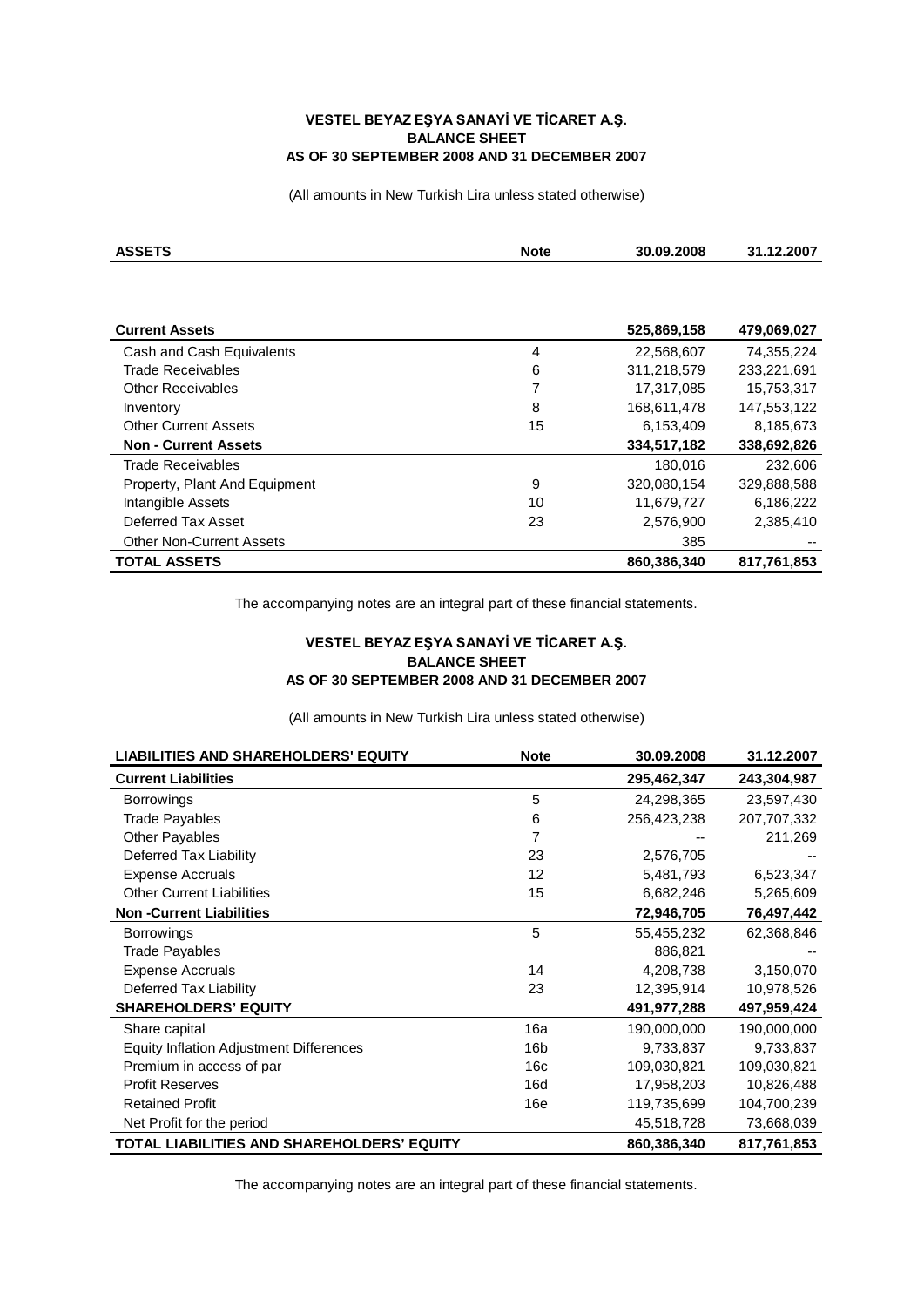## **VESTEL BEYAZ EŞYA SANAYİ VE TİCARET A.Ş. INCOME STATEMENT FOR THE NINE MONTH PERIOD ENDED 30 SEPTEMBER 2008**

(All amounts in New Turkish Lira unless stated otherwise)

|                                          |             | $01.01 -$       | $01.01 -$      |
|------------------------------------------|-------------|-----------------|----------------|
|                                          | <b>Note</b> | 30.09.2008      | 30.09.2007     |
| <b>BASIC OPERATING INCOME</b>            |             |                 |                |
| Sales (net)                              | 17          | 960,405,379     | 914,599,457    |
| Cost of Sales (-)                        | 17          | (859, 470, 133) | (847,739,946)  |
| <b>GROSS PROFIT</b>                      |             | 100,935,246     | 66,859,511     |
| Marketing and selling expenses           | 18          | (18, 450, 729)  | (15, 331, 688) |
| General and administrative expenses      | 18          | (11, 955, 658)  | (12, 100, 677) |
| Research and development expenses        | 18          | (5,375,828)     | (10, 341, 736) |
| Other operating income                   | 20          | 6,240,401       | 5,723,023      |
| Other operating expense                  | 20          | (1,892,468)     | (2,615,458)    |
| <b>OPERATING PROFIT</b>                  |             | 69,500,964      | 32,192,975     |
| Financing Income                         | 21          | 44,443,735      | 76,916,509     |
| <b>Financing Expenses</b>                | 22          | (55, 268, 543)  | (30, 966, 630) |
| <b>PROFIT BEFORE TAX</b>                 |             | 58,676,156      | 78,142,854     |
| Tax on income from continuing operations |             |                 |                |
| Tax charge for the period                | 23          | (11, 931, 530)  | (12, 422, 545) |
| Deferred tax income                      | 23          | (1,225,898)     | 3,005,191      |
| <b>NET INCOME FOR THE PERIOD</b>         |             | 45,518,728      | 68,725,500     |
|                                          |             |                 |                |
| <b>EARNINGS PER SHARE (YTL)</b>          | 24          | 0.24            | 0.36           |

The accompanying notes are an integral part of these financial statements.